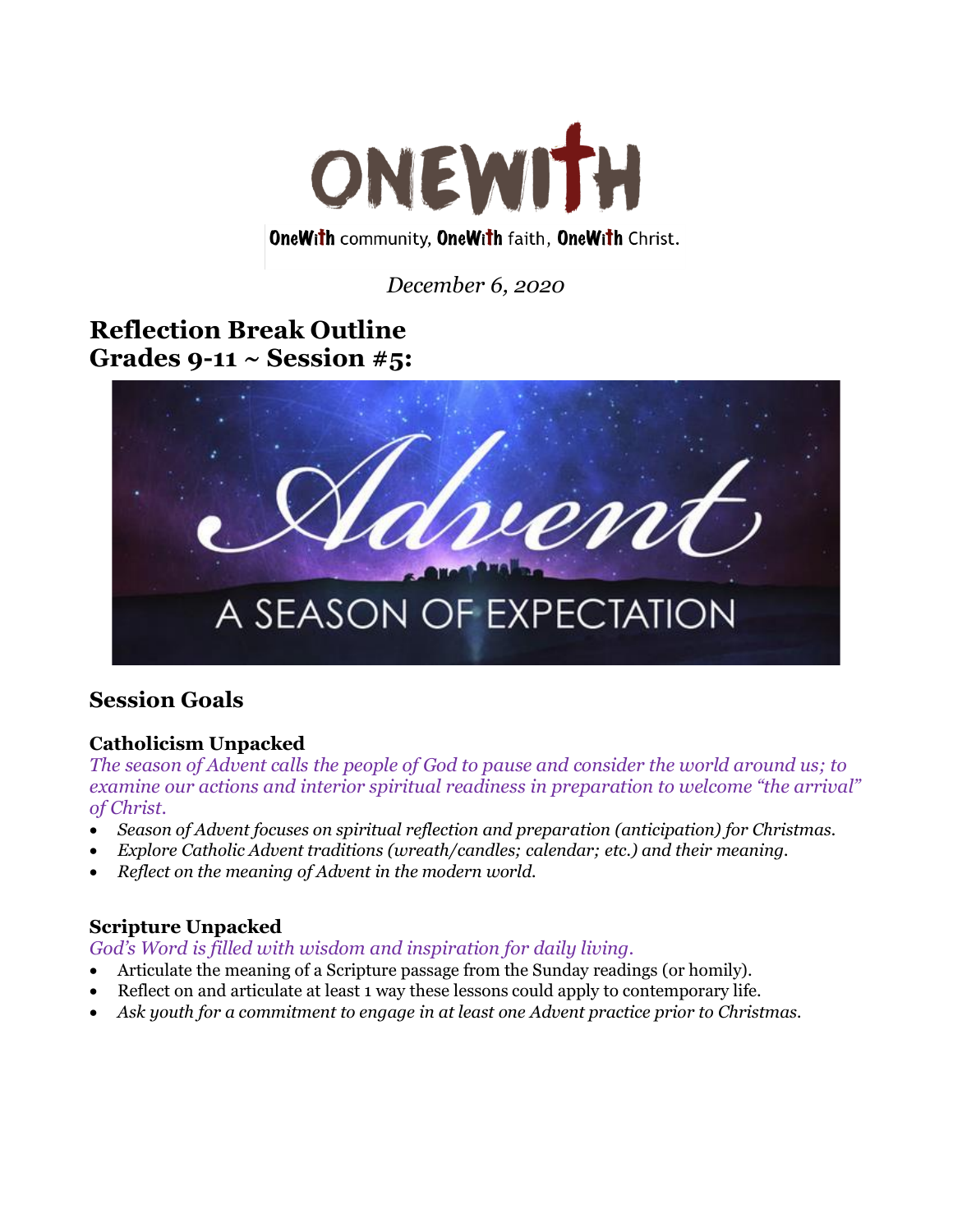## **Scripture Unpacked** (10-15 minutes)

*God's Word is more than "oddly phrased" words that people read during Mass... The wisdom and Truth of scripture are just as alive today as they were when they were first scribed millennia ago... The following questions are important to help our young disciples to learn the process of identifying, clarifying and focusing on the MEANING of the scripture passage.* 

*Be on the lookout for answers that synthesize "gospel" concepts ("True" forgiveness) with "secular"/cultural beliefs (being nice). This is our (your) chance to correct or put a theological fine point on any misconceptions or perceptions that our teens might have. Ask questions like...* 

- What did you hear in Scripture readings from Mass?
- What did you hear in the homily (Fr. Mike's teaching)?
- What do you think was Father Mike's main point?

*Close this part of the lesson by highlighting one or more theological themes - see page 6 for more details.*

#### **Digging Deeper – Gospel Reflection Questions**

- Why would John have gone out into the wilderness to conduct his ministry?
- What do you think people found attractive about John's baptism of forgiveness?
- Why is the first sentence of the passage significant, given it is the very first sentence of the gospel of Mark?
- How can we continue to prepare the way for the Lord?

#### **Scripture Application Questions**

*Disciples Do! The "Discipleship Challenge" asks our youth to take the practical lesson/wisdom that they have discerned from the Scripture readings (aka – the Bible) and/or the homily – and apply that in the context of their own lived experience.* 

*Note: We are looking for something specific/concrete for them to commit to. "Being a better person" would be too generic... We also want to stay away from "praying" or "praying for someone" - We certainly want them to pray, but prayer is a separate practice of discipleship. If a youth is having problems coming up with something, start with their learned lesson/wisdom and work from there. The point here is to put faith into action by working up a tangible way for them to become agents of mercy, justice and love in their families, among their friends and in our world.*

#### **"Discipleship Challenge"**

- What is one "practical lesson" or bit of wisdom that YOU can take away from the Bible readings and/or homily?
- Make commitment to participate in an *Advent spiritual practice in the* weeks leading up to Christmas. (see next section)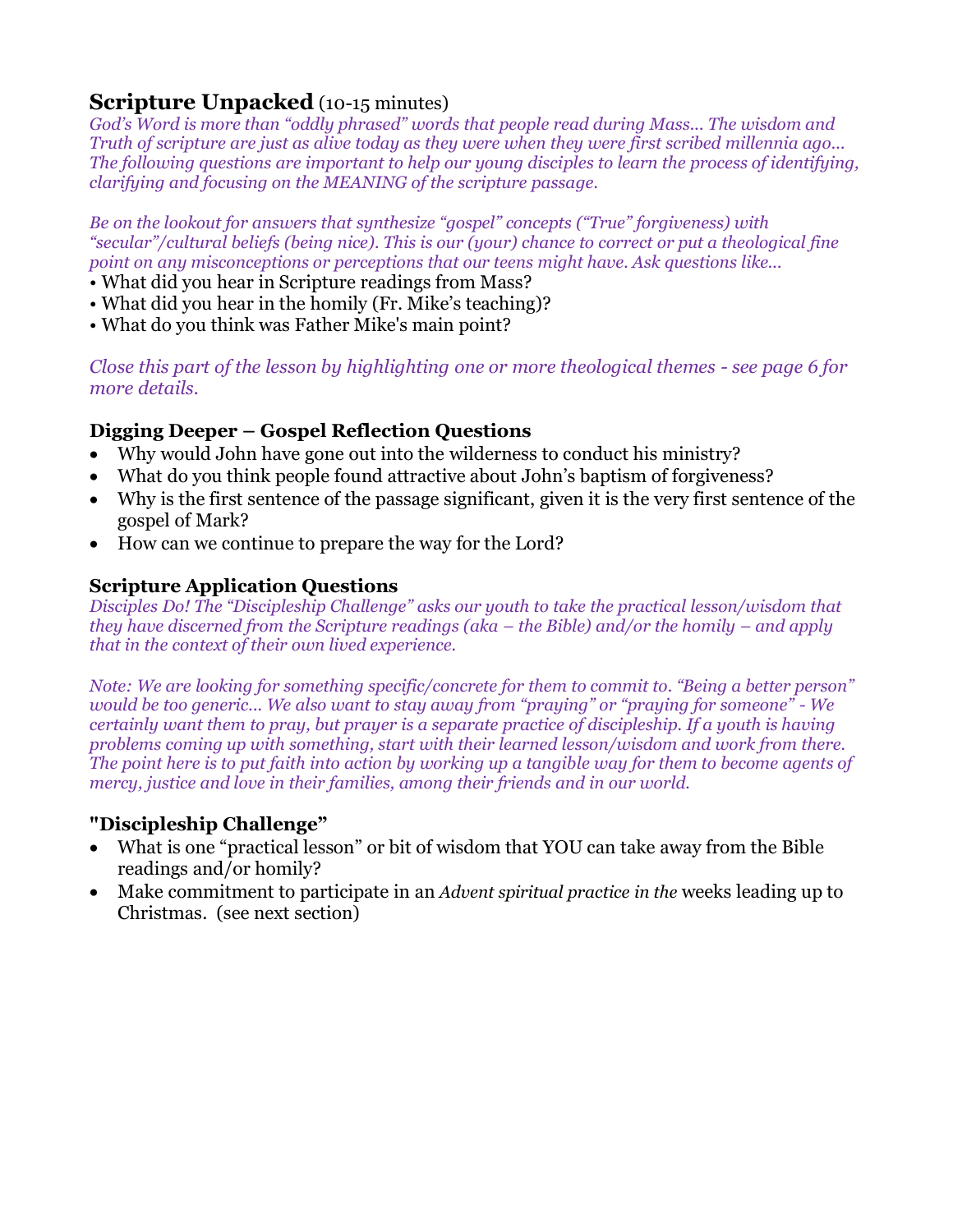#### **Unpacking the Mass: Happy New Year!**

*Advent marks the beginning of the liturgical year (Roman Rite). The season of Advent derives from the Latin phrase "Adventus Domini", meaning arrival of the Lord. The season of Advent is a time of preparation that directs our hearts and minds to the miracle of God's incarnation – Jesus (Christmas). The Church also reflects on the mystery of Christ's second coming at the end of time.*

## **Reflection Questions**

*Many of our favorite Christmas traditions have deeply religious roots that we may take for granted. Take some time to talk about your favorite Christmas rituals, signs, symbols and traditions, then "connect the dots" to their Christian meaning.* 

- *What is your favorite Christmas tradition… and why* is that so memorable to you?
- *Do others share your enthusiasm for this particular tradition? Why/Why not.*

*Make a list of the signs and symbols of Christmas (Christmas Trees, Santa, gift-giving, etc.) Choose 5-6 and see if you can "connect the dots" to their Christian meaning. This website might help [www.whychristmas.com/customs/](http://www.whychristmas.com/customs/) (also see Resource Notes pages 4-5)*

- *Which "traditions" on your list have obvious "Christian roots" – what are they?*
- *Which "traditions" do not have obvious "Christian roots" (or no apparent Christian ties) – why are they celebrated during this time of year?*
- *How do these "Christmas traditions" help support your Christian faith?*

#### *The season of Advent help all of us prepare for Christmas.*

*Advent reminds the people of God to pause and consider the world around us; to examine our actions and interior spiritual readiness in preparation to anticipate and welcome "the arrival" of Christ.*

- *The season of Advent focuses on spiritual reflection and preparation (anticipation) for Christmas – what is the value in this preparation – why not skip it and just celebrate Christmas?*
- *Brainstorm several reasons why we should pay attention to "Advent" in today's world.*  o *Send me your list, I would like to post a few to our website/facebook page.*
- *Ask the youth to make a commitment to engage in at least one Advent spiritual practice prior to Christmas.*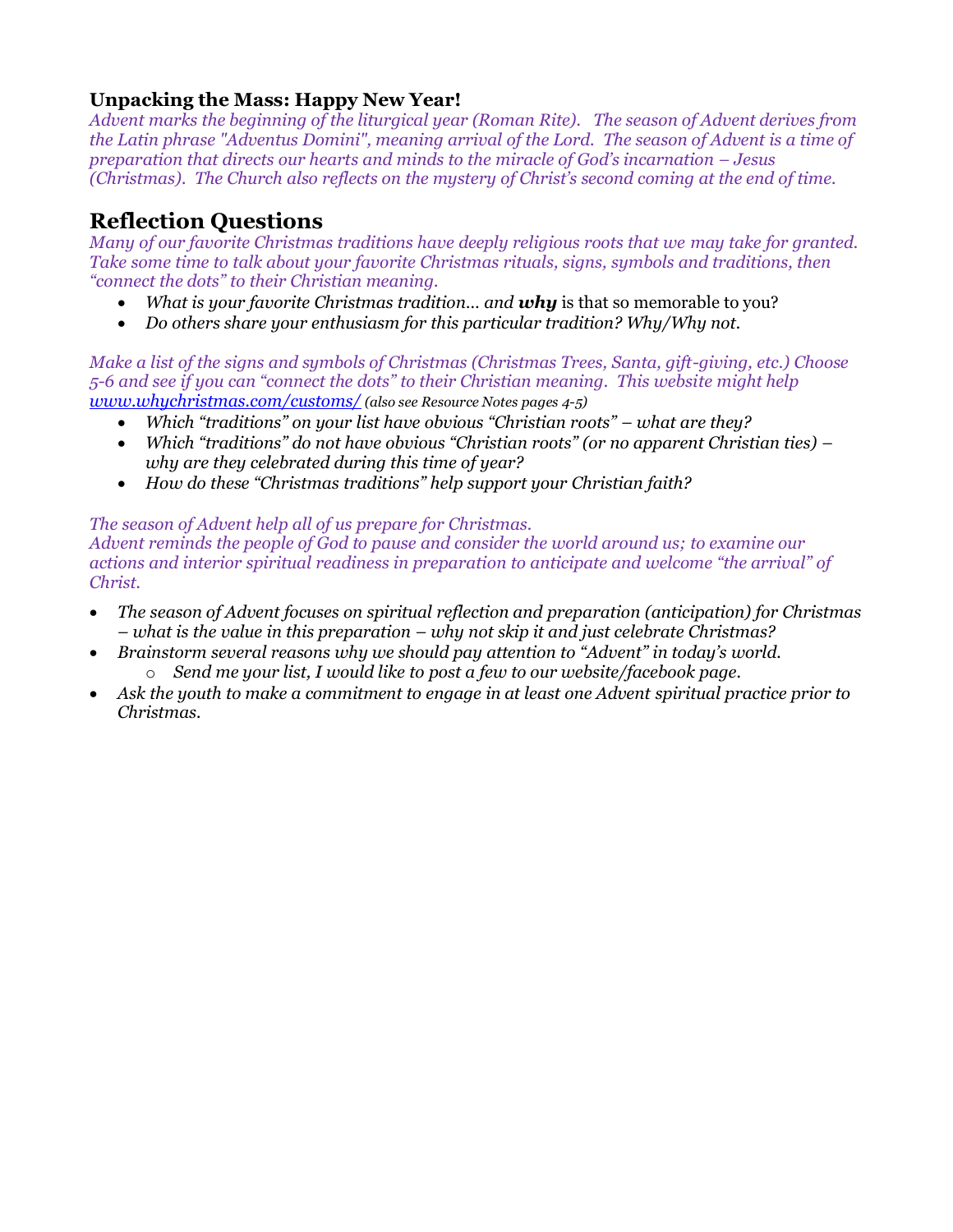# OneWith **Resources Section**

#### **Sunday Readings:** <https://bible.usccb.org/bible/readings/120620.cfm>

## **Optional Advent Video Resources:**

**"Seek":** *<https://www.youtube.com/watch?v=Tb9YVx26ljg>*

**"Christmas in a Nutshell":** *<https://www.youtube.com/watch?v=QXgH8ZIz9jQ>* **"Christmas Spirit (The Right Way)"** *- <https://www.youtube.com/watch?v=dwBDXbUIJCw>* **Advent Conspiracy:**

- o *<https://vimeo.com/187692524>*
- o *[https://www.youtube.com/watch?v=CsdOHQO0QfQ&t=](https://www.youtube.com/watch?v=CsdOHQO0QfQ&t)*
- o *[www.youtube.com/watch?v=HAKcjHNFhHg](http://www.youtube.com/watch?v=HAKcjHNFhHg)*
- o *<https://www.youtube.com/watch?v=mg4Fmw8tdMg>*

**The Bible Project:** *([https://thebibleproject.com/explore/the-advent-series/\)](https://thebibleproject.com/explore/the-advent-series/)*

- o "Shalom/Peace" *<https://thebibleproject.com/videos/shalom-peace/>*
- o "Yakhal/Hope" *<https://thebibleproject.com/videos/yakhal-hope/>*
- o *"*Chara/Joy" *<https://thebibleproject.com/videos/chara-joy/>*
- o "Agape/Love" *<https://thebibleproject.com/videos/agape-love/>*

#### Music Videos…

*Better Than A Hallelujah -* Amy Grant *(Sarah Hart song)***:** <https://www.youtube.com/watch?v=Rm5kx3xqmg0&index=10&list=RDular4xtYzdo> *Breath of Heaven -* Amy Grant:

[https://www.youtube.com/watch?v=ular4xtYzdo&start\\_radio=1&list=RDular4xtYzdo&t=](https://www.youtube.com/watch?v=ular4xtYzdo&start_radio=1&list=RDular4xtYzdo&t)

**Mary, Did You Know?** – Pentatonix:

<https://www.youtube.com/watch?v=ifCWN5pJGIE&list=RDular4xtYzdo&index=5>

**O Come, O Come Emmanuel:** Sovereign Grace:

[https://www.youtube.com/watch?v=2JpvW9FU\\_Rg&list=RDular4xtYzdo&index=20](https://www.youtube.com/watch?v=2JpvW9FU_Rg&list=RDular4xtYzdo&index=20)

#### **Looking for more resources on Advent?**

- *<http://www.usccb.org/prayer-and-worship/liturgical-year/advent/> (US Bishops site)*
- *<https://www.catholic.org/advent/advent.php?id=28>(Advent traditions from around the world)*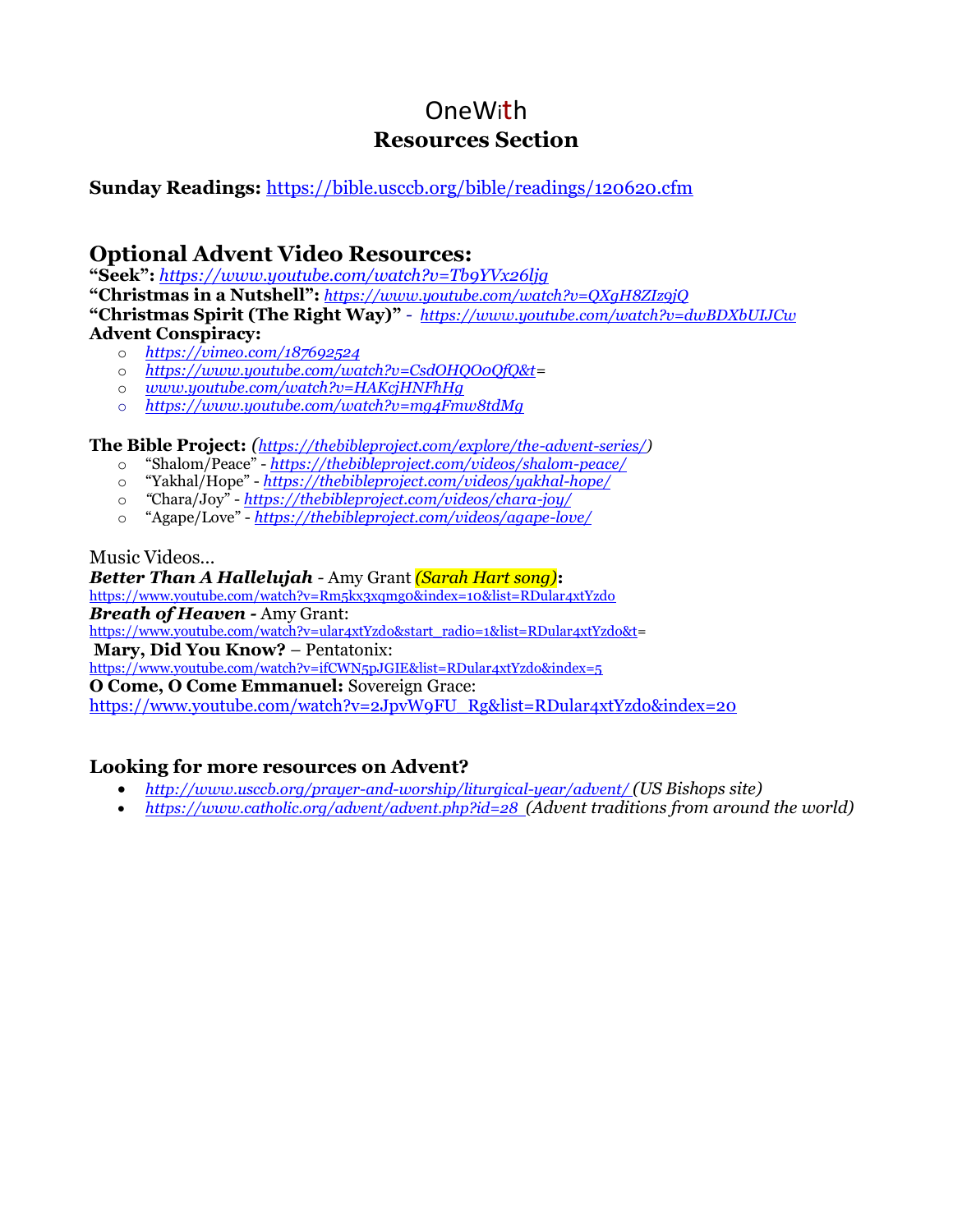# **Catholic Connection: Advent and Christmas Traditions**

**Advent wreath:** The Advent wreath has German origins and is probably the most recognized Advent custom. The wreath made of evergreen branches which are bound in a circle. It symbolizes the many years from Adam to Christ in which the world awaited its Redeemer; it also represents the years that we have awaited His second and final coming. The wreath holds four equally spaced candles, the three purple ones lit on the penitential Sundays and a pink one for Gaudete, the joyful third Sunday in Advent.

#### **The Nativity scene**

The first Nativity Scene is credited to monks in Italy! St. Francis of Assisi and his followers built the life-sized figures in 1223 to tell the story of Jesus' birth.

St. Francis narrated the story himself using wooden figures. After a couple of years, the play had become so popular that real people played the parts of the characters in the story. Songs were sung by the people taking part and they became what we call Christmas carols today!

#### **Santa Claus:**

Did you know that St. Nicholas was an actual saint and martyr?

St. Nicholas was a Bishop who lived in the fourth century in Turkey. He was a very rich and very kind man who had a reputation for helping the poor and giving secret gifts to people who needed it.

St. Nicholas died during Roman persecution in 352 AD and his Feast Day is celebrated on December 6th. St. Nicholas is the Patron Saint of children and sailors.

#### **Presents:**

Christmas itself is really about a big present that God gave the world about 2000 years ago - Jesus! One of the main reasons we have the custom of giving and receiving presents at Christmas, is to remind us of the presents given to Jesus by the Wise Men: Frankincense, Gold and Myrrh.

Most cultures around the world have a Christmas gift bringer. It is most often St. Nicholas or Santa Claus who brings the gifts, but in Germany they believe that it is the *Christkint* (Christ Child), in Spain it is the *Wise Men* and in Italy they believe it is an old lady - *La Befana (the "Christmas witch"*). These presents are also left in different places/ways. In most of Europe, the presents are left in shoes or boots put out by the children. In Italy and the UK presents are left in stockings. In the US and many other countries, presents for friends and family may be left under the Christmas Tree.

#### **Christmas Tree:**

The evergreen fir tree has traditionally been used to celebrate winter festivals (pagan and Christian) for thousands of years. The decorated evergreen tree traces its roots *(pun intended)* back to the "Paradise Tree" in the middle ages.

Paradise Trees were used in "Miracle Plays" that were acted out in front of Churches at Christmas to tell stories from the Bible (before the printing press, most could not read). The Paradise Tree represented the Garden of Eden. It was decorated with ribbons, apples, dried fruits, and treats (and eventually blown-glass ornaments).